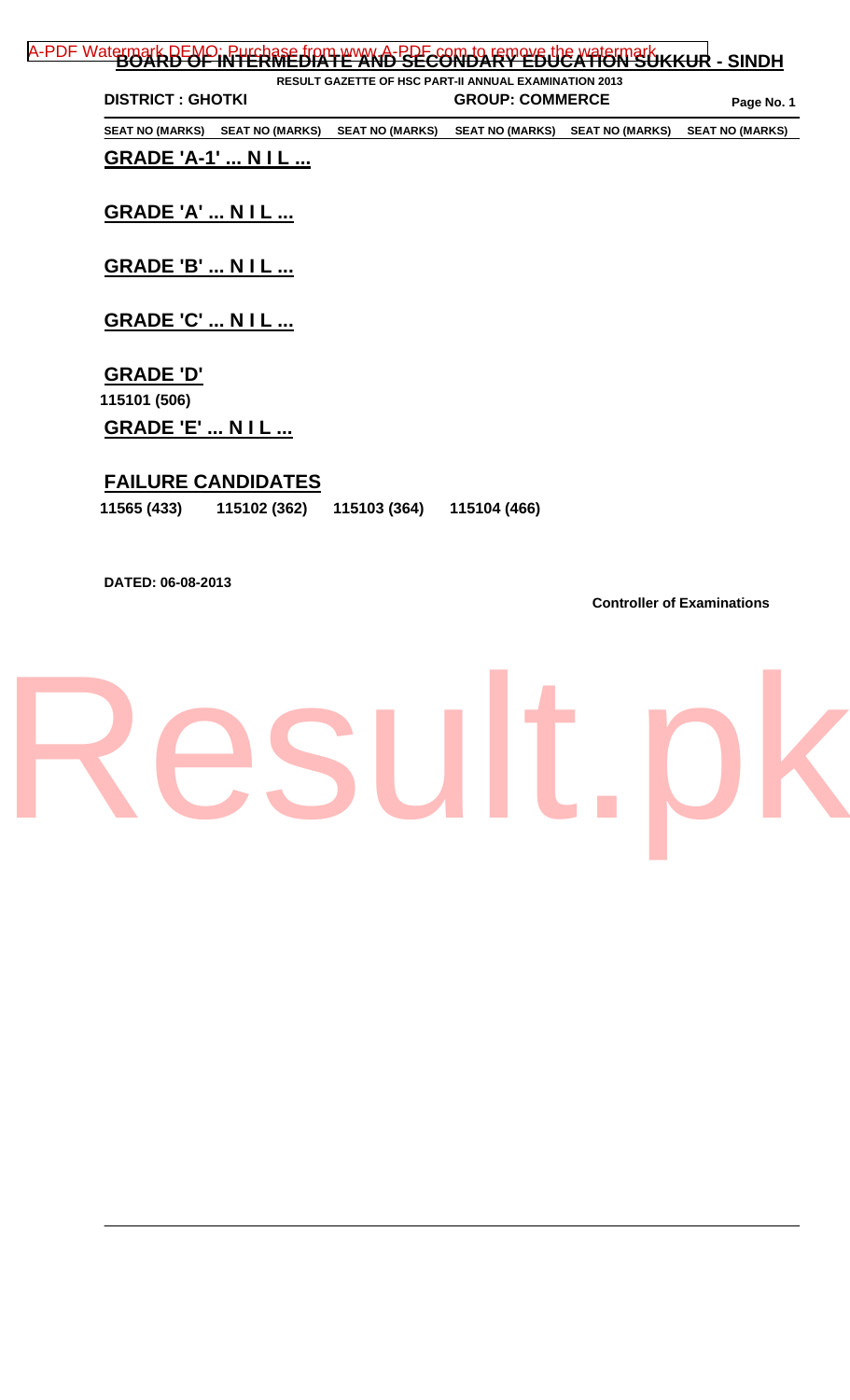|                                  | <b>DISTRICT: KHAIRPUR</b> |                             | RESULT GAZETTE OF HSC PART-II ANNUAL EXAMINATION 2013<br><b>GROUP: COMMERCE</b> |                        |                                      |
|----------------------------------|---------------------------|-----------------------------|---------------------------------------------------------------------------------|------------------------|--------------------------------------|
| <b>SEAT NO (MARKS)</b>           | <b>SEAT NO (MARKS)</b>    | <b>SEAT NO (MARKS)</b>      | <b>SEAT NO (MARKS)</b>                                                          | <b>SEAT NO (MARKS)</b> | Page No. 1<br><b>SEAT NO (MARKS)</b> |
|                                  |                           |                             |                                                                                 |                        |                                      |
| <u> GRADE 'A-1'  N I L </u>      |                           |                             |                                                                                 |                        |                                      |
| <b>GRADE 'A'</b>                 |                           |                             |                                                                                 |                        |                                      |
| 115315 (798)                     | 115406 (777)              | 115407 (777)                | 115409 (805)                                                                    | 115421 (851)           | 115423 (812)                         |
| 115427 (788)                     | 115429 (773)              | 115430 (790)                | 115463 (772)                                                                    |                        |                                      |
| <b>GRADE 'B'</b>                 |                           |                             |                                                                                 |                        |                                      |
| 115401 (717)                     | 115404 (727)              | 115405 (744)                | 115408 (763)                                                                    | 115410 (733)           | 115411 (741)                         |
| 115412 (764)                     | 115413 (734)              | 115414 (671)                | 115416 (744)                                                                    | 115417 (727)           | 115418 (725)                         |
| 115420 (699)                     | 115422 (738)              | 115425 (738)                | 115431 (695)                                                                    | 115432 (685)           | 115433 (660)                         |
| 115434 (694)                     | 115435 (723)              | 115436 (734)                | 115439 (684)                                                                    | 115440 (715)           | 115441 (678)                         |
| 115442 (701)                     | 115443 (684)              | 115444 (703)                | 115445 (715)                                                                    | 115464 (727)           | 115465 (729)                         |
| 115466 (742)                     | 136271 (690)              |                             |                                                                                 |                        |                                      |
| <b>GRADE 'C'</b>                 |                           |                             |                                                                                 |                        |                                      |
| 115204 (550)                     | 115206 (581)              | 115209 (585)                | 115211 (607)                                                                    | 115213 (569)           | 115218 (601)                         |
| 115219 (553)                     | 115224 (573)              | 115229 (605)                | 115234 (556)                                                                    | 115240 (556)           | 115242 (556)                         |
| 115249 (635)                     | 115250 (550)              | 115252 (602)                | 115253 (550)                                                                    | 115260 (557)           | 115261 (550)                         |
| 115263 (571)                     | 115264 (592)              | 115281 (570)                | 115298 (588)                                                                    | 115299 (559)           | 115303 (602)                         |
| 115342 (565)                     | 115371 (550)              | 115376 (581)                | 115402 (615)                                                                    | 115403 (599)           | 115419 (610)                         |
| 115424 (649)                     | 115426 (614)              | 115428 (566)                | 115437 (648)                                                                    | 115438 (643)           | 115462 (608)                         |
| 115481 (640)                     | 115483 (617)              | 115487 (654)                | 115490 (563)                                                                    | 115491 (606)           | 115492 (569)                         |
| 115494 (571)                     | 115495 (574)              | 115497 (642)                | 115498 (632)                                                                    | 136201 (586)           | 136206 (574)                         |
| 136211 (578)                     | 136214 (550)              | 136217 (560)                | 136223 (598)                                                                    |                        |                                      |
| <u>GRADE 'D'</u>                 |                           |                             |                                                                                 |                        |                                      |
| 115205 (483)                     | 115212 (542)              | 115214 (519)                | 115216 (530)                                                                    | 115217 (539)           | 115222 (519)                         |
| 115230 (490)                     | 115231 (535)              | 115232 (496)                | 115235 (514)                                                                    | 115243 (494)           | 115246 (519)                         |
| 115247 (485)                     | 115251 (509)              | 115254 (470)                | 115256 (493)                                                                    | 115257 (502)           | 115258 (497)                         |
| 115259 (540)                     | 115293 (477)              | 11529 <mark>6 (</mark> 468) | 115297 (451)                                                                    | 115313 (517)           | 115314 (514)                         |
| 115316 (516)                     | 115318 (468)              | 115319 (492)                | 115322 (515)                                                                    | 115324 (544)           | 115325 (482)                         |
| 115327 (464)                     | 115328 (461)              | 115329 (440)                | 115330 (487)                                                                    | 115339 (452)           | 115372 (443)                         |
| 115373 (472)                     | 115375 (535)              | 115489 (487)                | 136202 (540)                                                                    | 136203 (535)           | 136204 (504)                         |
| 136207 (509)                     | 136208 (536)              | 136210 (496)                | 136212 (476)                                                                    | 136213 (480)           | 136215 (501)                         |
| 136216 (476)                     | 136220 (527)              | 136221 (480)                | 136252 (515)                                                                    | 136253 (540)           | 136301 (479)                         |
| 136302 (471)<br><b>GRADE 'E'</b> |                           |                             |                                                                                 |                        |                                      |
| 115290 (430)                     | 115340 (432)              |                             |                                                                                 |                        |                                      |
|                                  | <b>FAILURE CANDIDATES</b> |                             |                                                                                 |                        |                                      |
| 115201 (386)                     | 115202 (411)              | 115203 (523)                | 115207 (472)                                                                    | 115208 (474)           | 115210 (503)                         |
| 115215 (479)                     | 115223 (470)              | 115225 (441)                | 115226 (434)                                                                    | 115227 (472)           | 115228 (503)                         |
| 115233 (487)                     | 115236 (476)              | 115237 (540)                | 115238 (524)                                                                    | 115239 (486)           | 115241 (464)                         |
| 115244 (485)                     | 115245 (505)              | 115248 (459)                | 115255 (451)                                                                    | 115262 (458)           | 115282 (450)                         |
| 115283 (458)                     | 115284 (415)              | 115285 (445)                | 115286 (400)                                                                    | 115287 (370)           | 115288 (359)                         |
| 115289 (411)                     | 115291 (461)              | 115292 (485)                | 115294 (436)                                                                    | 115295 (383)           | 115300 (422)                         |
| 115301 (428)                     | 115302 (312)              | 115304 (464)                | 115305 (520)                                                                    | 115306 (381)           | 115307 (503)                         |
| 115308 (415)                     | 115309 (467)              | 115310 (368)                | 115311 (435)                                                                    | 115312 (417)           | 115317 (461)                         |
| 115320 (451)                     | 115321 (418)              | 115323 (473)                | 115326 (462)                                                                    | 115331 (383)           | 115332 (413)                         |
| 115333 (416)                     | 115334 (413)              | 115335 (428)                | 115336 (417)                                                                    | 115337 (471)           | 115338 (450)                         |
| 115341 (316)                     | 115343 (434)              | 115344 (308)                | 115345 (430)                                                                    | 115374 (420)           | 115377 (470)                         |

**Continued on P.No: 2**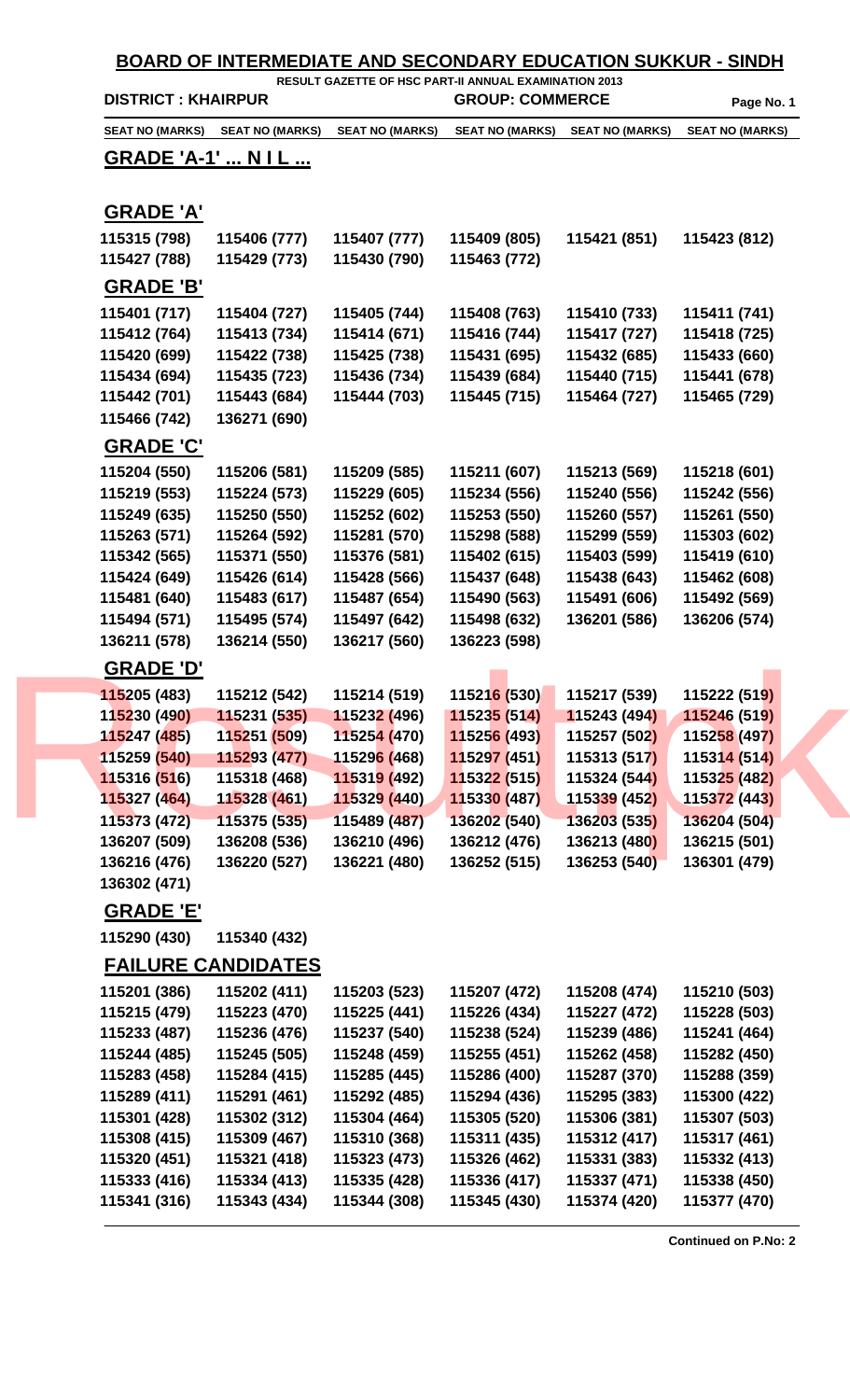| <b>SEAT NO (MARKS)</b> | <b>SEAT NO (MARKS)</b>    | <b>SEAT NO (MARKS)</b> | <b>SEAT NO (MARKS)</b>                                  | <b>SEAT NO (MARKS)</b> | <b>SEAT NO (MARKS)</b> |
|------------------------|---------------------------|------------------------|---------------------------------------------------------|------------------------|------------------------|
|                        | <b>FAILURE CANDIDATES</b> |                        |                                                         |                        |                        |
| 115415 (481)           | 115461 (479)              | 115467 (630)           | 115484 (505)                                            | 115488 (516)           | 115496 (517)           |
| 115499 (541)           | 115501 (599)              | 136205 (491)           | 136209 (437)                                            | 136218 (472)           | 136219 (458)           |
| 136222 (424)           | 136251 (544)              | 136255 (531)           | 136256 (477)                                            | 136257 (281)           | 136281 (529)           |
|                        |                           |                        | Result with held due to use of Unfairmeans/Copying Case |                        |                        |
| 115220                 | 115221                    | 115482                 | 115485                                                  | 115486                 | 115493                 |

**DATED: 06-08-2013** 

**Controller of Examinations** 

# [Result.pk](http://www.result.pk)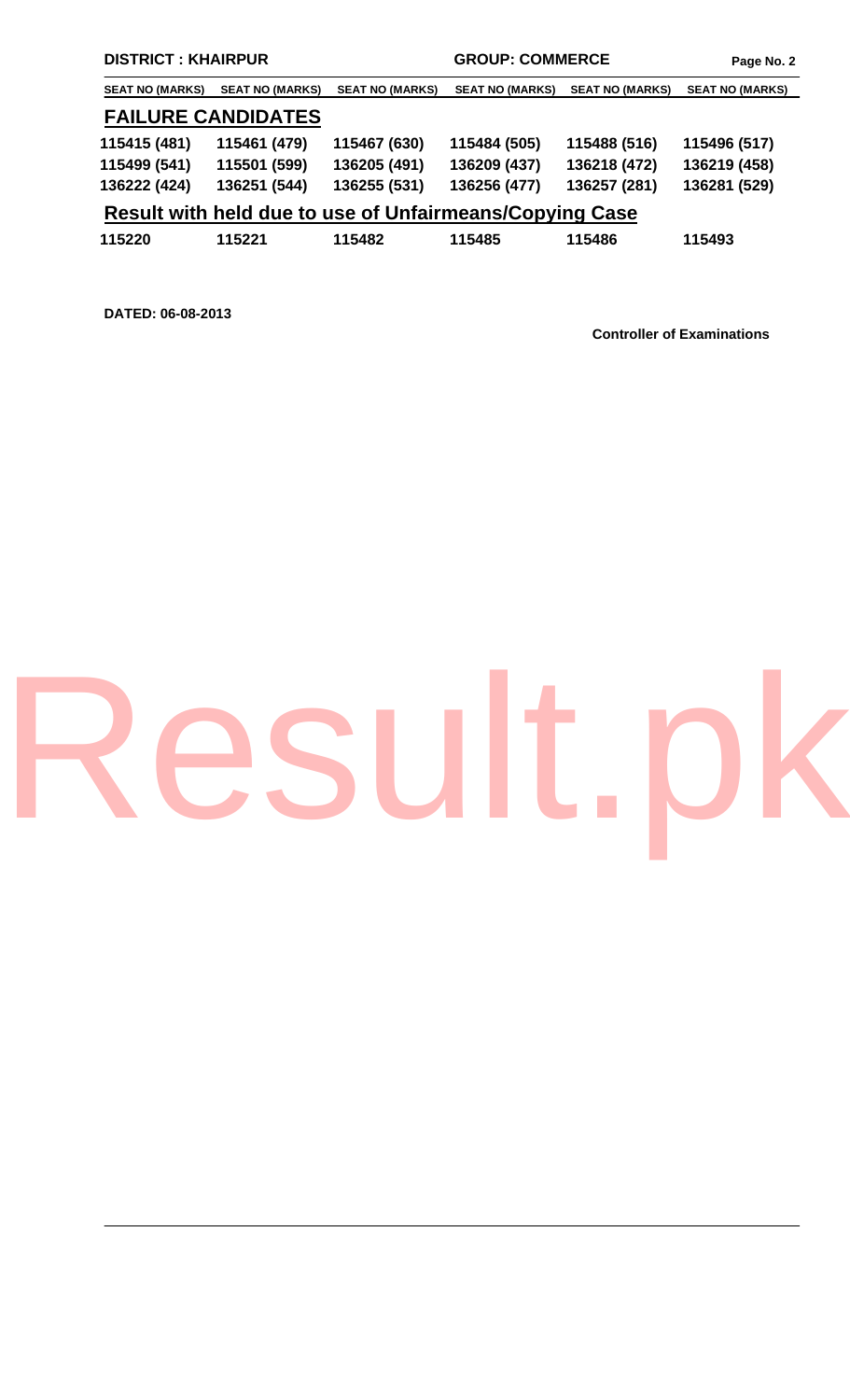|                            | <b>BOARD OF INTERMEDIATE AND SECONDARY EDUCATION SUKKUR - SINDH</b> |                        |                        |                        |  |  |  |  |
|----------------------------|---------------------------------------------------------------------|------------------------|------------------------|------------------------|--|--|--|--|
|                            | <b>RESULT GAZETTE OF HSC PART-II ANNUAL EXAMINATION 2013</b>        |                        |                        |                        |  |  |  |  |
| <b>DISTRICT : N.FEROZE</b> |                                                                     | <b>GROUP: COMMERCE</b> |                        | Page No. 1             |  |  |  |  |
| <b>SEAT NO (MARKS)</b>     | <b>SEAT NO (MARKS)</b><br><b>SEAT NO (MARKS)</b>                    | <b>SEAT NO (MARKS)</b> | <b>SEAT NO (MARKS)</b> | <b>SEAT NO (MARKS)</b> |  |  |  |  |
| <b>GRADE 'A-1'  NIL </b>   |                                                                     |                        |                        |                        |  |  |  |  |
| <b>GRADE 'A'  N I L </b>   |                                                                     |                        |                        |                        |  |  |  |  |
| <b>GRADE 'B'  NIL </b>     |                                                                     |                        |                        |                        |  |  |  |  |
| <b>GRADE 'C'</b>           |                                                                     |                        |                        |                        |  |  |  |  |
| 115001 (649)               | 115022 (588)<br>115021 (598)                                        | 115023 (565)           | 115024 (643)           | 115025 (597)           |  |  |  |  |
| 115026 (586)               | 115028 (606)                                                        |                        |                        |                        |  |  |  |  |
| <b>GRADE 'D'</b>           |                                                                     |                        |                        |                        |  |  |  |  |
| 115027 (527)               |                                                                     |                        |                        |                        |  |  |  |  |
| <b>GRADE 'E'  NIL </b>     |                                                                     |                        |                        |                        |  |  |  |  |

### **FAILURE CANDIDATES**

**115002 (508) 115051 (566)** 

### **Result with held due to use of Unfairmeans/Copying Case**

**136021** 

**DATED: 06-08-2013** 

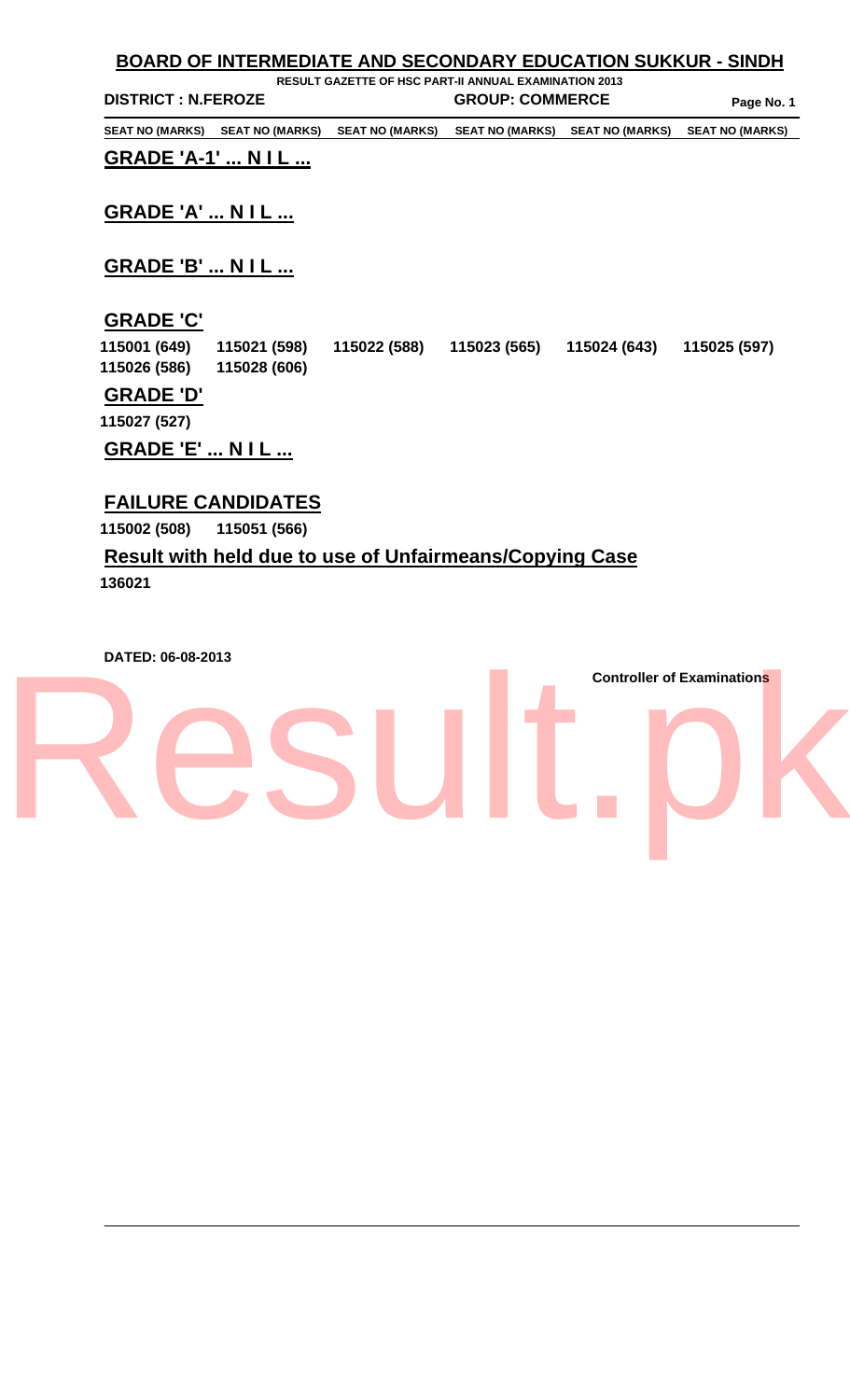| <b>SEAT NO (MARKS)</b><br><u>GRADE 'A-1'</u><br>115751 (909)<br><b>GRADE 'A'</b><br>115725 (791) | <b>SEAT NO (MARKS)</b>                                         | <b>SEAT NO (MARKS)</b>       | <b>SEAT NO (MARKS)</b>       | <b>SEAT NO (MARKS)</b>       | <b>SEAT NO (MARKS)</b>       |
|--------------------------------------------------------------------------------------------------|----------------------------------------------------------------|------------------------------|------------------------------|------------------------------|------------------------------|
|                                                                                                  |                                                                |                              |                              |                              |                              |
|                                                                                                  |                                                                |                              |                              |                              |                              |
|                                                                                                  |                                                                |                              |                              |                              |                              |
|                                                                                                  |                                                                |                              |                              |                              |                              |
|                                                                                                  | 115738 (805)                                                   | 115747 (791)                 | 115750 (872)                 | 115753 (794)                 | 115763 (770)                 |
| 115780 (776)                                                                                     |                                                                |                              |                              |                              |                              |
| <b>GRADE 'B'</b>                                                                                 |                                                                |                              |                              |                              |                              |
|                                                                                                  |                                                                |                              |                              |                              |                              |
| 115721 (710)                                                                                     | 115734 (721)                                                   | 115736 (660)                 | 115737 (660)                 | 115740 (740)                 | 115741 (660)                 |
| 115748 (738)<br>115779 (673)                                                                     | 115754 (688)<br>115781 (715)                                   | 115755 (711)<br>115782 (700) | 115756 (757)<br>115783 (699) | 115757 (734)<br>115785 (735) | 115768 (667)<br>115786 (669) |
| 115790 (666)                                                                                     | 115840 (760)                                                   | 115888 (660)                 | 115899 (749)                 | 115900 (678)                 | 115945 (727)                 |
| 136724 (666)                                                                                     | 136757 (762)                                                   |                              |                              |                              |                              |
|                                                                                                  |                                                                |                              |                              |                              |                              |
| <b>GRADE 'C'</b>                                                                                 |                                                                |                              |                              |                              |                              |
| 115724 (566)                                                                                     | 115726 (649)                                                   | 115739 (626)                 | 115742 (550)                 | 115760 (615)                 | 115761 (586)                 |
| 115765 (588)                                                                                     | 115769 (598)                                                   | 115771 (552)                 | 115772 (654)                 | 115773 (635)                 | 115777 (617)                 |
| 115784 (609)                                                                                     | 115788 (553)                                                   | 115795 (633)                 | 115796 (584)                 | 115797 (639)                 | 115805 (564)                 |
| 115807 (651)                                                                                     | 115832 (597)                                                   | 115834 (567)                 | 115836 (582)                 | 115837 (555)                 | 115841 (587)                 |
| 115852 (570)                                                                                     | 115854 (619)                                                   | 115855 (580)                 | 115863 (616)                 | 115867 (550)                 | 115875 (592)                 |
| 115877 (607)                                                                                     | 115879 (577)                                                   | 115881 (563)                 | 115882 (646)                 | 115883 (614)                 | 115884 (634)                 |
| 115885 (602)                                                                                     | 115889 (562)                                                   | 115895 (568)                 | 115896 (553)                 | 115897 (625)                 | 115898 (586)                 |
| 115901 (567)                                                                                     | 115902 (593)                                                   | 115909 (584)                 | 115942 (563)                 | 115944 (586)                 | 136721 (564)                 |
| 136723 (584)                                                                                     | 136781 (610)                                                   | 136782 (624)                 |                              |                              |                              |
| <u>GRADE 'D'</u>                                                                                 |                                                                |                              |                              |                              |                              |
| 115508 (477)                                                                                     | 115728 (522)                                                   | 115730 (507)                 | 115731 (531)                 | 115733 (499)                 | 115735 (461)                 |
| 115743 (534)                                                                                     | 115745 (505)                                                   | 115767 (540)                 | 11577 <mark>5 (</mark> 440)  | 115776 (534)                 | 115778 (498)                 |
| 115789 (479)                                                                                     | 115791 (494)                                                   | 115793 (465)                 | 115794 (492)                 | 115804 (530)                 | 115833 (544)                 |
| 115835 (542)                                                                                     | 115838 (525)                                                   | 115851 (502)                 | 115856 (517)                 | 115857 (486)                 | 115858 (479)                 |
| 115862 (517)                                                                                     | 115864 (521) 115865 (542)                                      |                              | 115869 (522)                 | 115870 (496)                 | 115872 (524)                 |
| 115873(514)                                                                                      | 115886 (502)                                                   | 115891 (485)                 | 115892 (472)                 | 115893 (500)                 | 115894 (480)                 |
| 115903 (520)                                                                                     | 115906 (472)                                                   | 115908 (519)                 | 136702 (474)                 | 136722 (527)                 | 136752 (496)                 |
| 136753 (468)                                                                                     | 136754 (466)                                                   | 136758 (519)                 |                              |                              |                              |
| <b>GRADE 'E'</b>                                                                                 |                                                                |                              |                              |                              |                              |
| 136756 (436)                                                                                     |                                                                |                              |                              |                              |                              |
|                                                                                                  |                                                                |                              |                              |                              |                              |
|                                                                                                  | <b>FAILURE CANDIDATES</b>                                      |                              |                              |                              |                              |
| 115701 (458)                                                                                     | 115702 (464)                                                   | 115703 (493)                 | 115704 (462)                 | 115705 (419)                 | 115706 (517)                 |
| 115707 (419)                                                                                     | 115708 (433)                                                   | 115709 (503)                 | 115722 (372)                 | 115723 (560)                 | 115727 (537)                 |
| 115729 (455)                                                                                     | 115732 (474)                                                   | 115744 (494)                 | 115746 (455)                 | 115749 (472)                 | 115752 (544)                 |
| 115758 (587)                                                                                     | 115759 (545)                                                   | 115762 (531)                 | 115764 (342)                 | 115766 (410)                 | 115770 (378)                 |
| 115774 (263)                                                                                     | 115787 (497)                                                   | 115792 (192)                 | 115798 (471)                 | 115799 (519)                 | 115800 (565)                 |
| 115801 (578)                                                                                     | 115802 (575)                                                   | 115803 (418)                 | 115853 (527)                 | 115860 (400)                 | 115866 (430)                 |
| 115868 (492)                                                                                     | 115871 (468)                                                   | 115876 (494)                 | 115878 (467)                 | 115880 (489)                 | 115890 (454)                 |
| 115904 (457)                                                                                     | 115905 (473)                                                   | 115907 (510)                 | 115911 (528)                 | 115912 (426)                 | 115913 (422)                 |
| 115941 (319)                                                                                     | 115943 (442)                                                   | 115946 (434)                 | 136701 (472)                 | 136703 (526)                 | 136751 (472)                 |
| 136755 (399)                                                                                     |                                                                |                              |                              |                              |                              |
|                                                                                                  | <b>Result with held due to use of Unfairmeans/Copying Case</b> |                              |                              |                              |                              |
| 115806                                                                                           | 115831                                                         | 115839                       | 115859                       | 115861                       | 115874                       |
| 115887                                                                                           |                                                                |                              |                              |                              |                              |